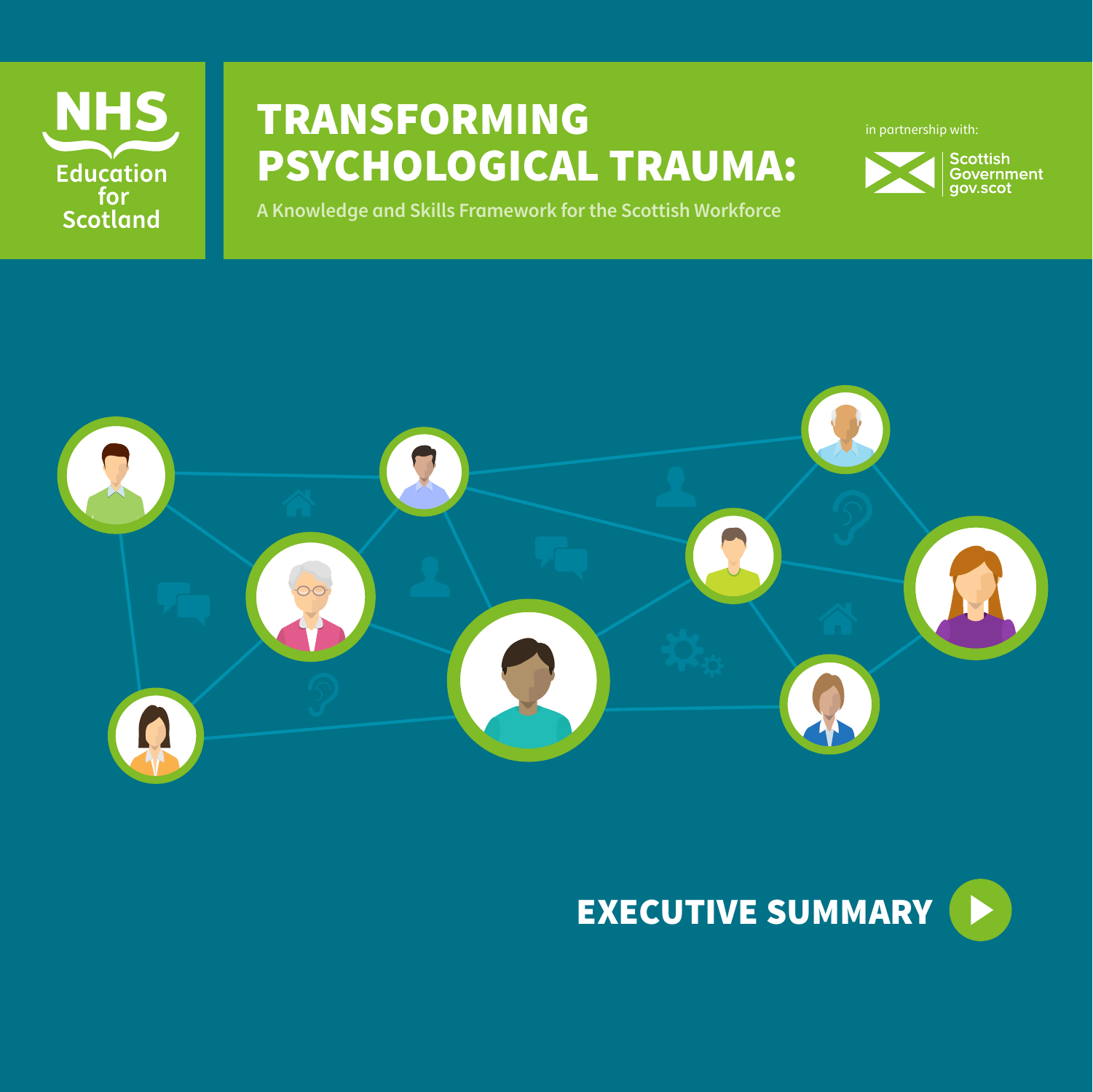# ACKNOWLEDGEMENTS

Thank you to the Reference Group for your support in the development of the this resource. We would like to extend our grateful thanks to the people with lived experience who contributed to this project.



© NHS Education for Scotland 2017. You can copy or reproduce the information in this document for use within NHSScotland and for non‑commercial educational purposes. Use of this document for commercial purposes is permitted only with the written permission of NES.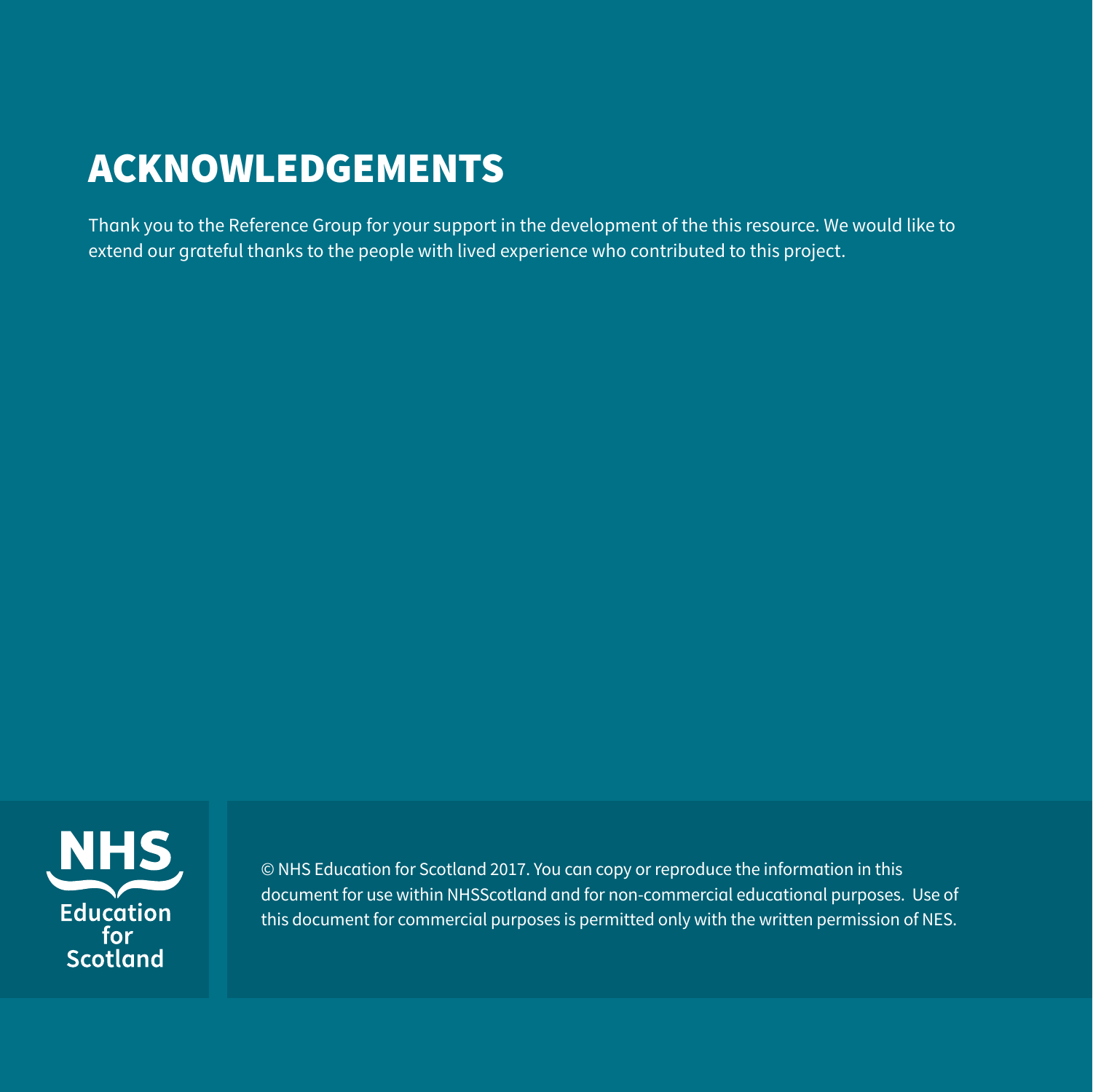## OVERVIEW OF THE RESOURCE



**NHS Education for Scotland (NES) have been commissioned to deliver this Knowledge and Skills Framework for Psychological Trauma as part of the Scottish Government Survivor Scotland Strategic Outcomes and Priorities (2015-2017).**

The framework is designed to be relevant to the broad Scottish Workforce.

This is because the scientific and research literature coupled with what has been heard from the experience of people who have lived through traumatic events, leads us to understand that 'Trauma is everyone's business'.

Living through traumatic events is a common experience across society and across the lifespan.

Living through traumatic experiences has a broad range of possible impacts on health, mental health as well as social outcomes such as education and justice.

Many in the workforce will need to be 'trauma informed' and these principles will meet the needs of most people who have lived through traumatic experiences

For those who need more specialist support, this should be identified and facilitated in accordance with the wishes and preferences of the person affected.

Alongside this, it is recognised that many people who have lived through trauma are resilient or can be supported to enhance their natural resilience.

This National Knowledge and Skills Framework is part of the National Trauma Training Strategy which has the goal of achieving excellence in outcomes for people affected by trauma in Scotland.



2 3 **www.nes.scot.nhs.uk/education-and-training/by-discipline/psychology/multiprofessionalpsychology/national-trauma-training-framework.aspx**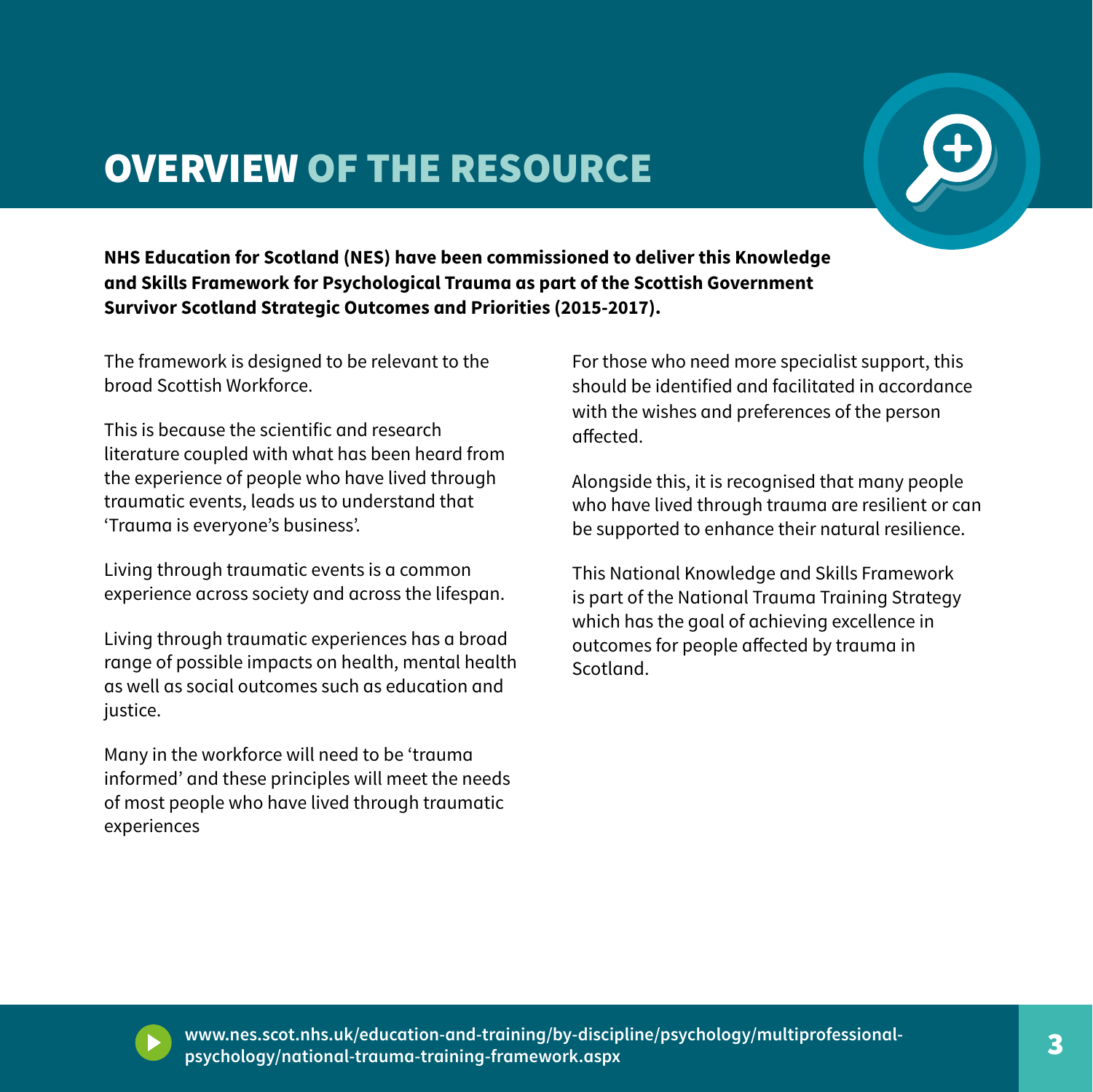### WHY TRAUMA MATTERS





4 **4** www.nes.scot.nhs.uk/education-and-training/by-discipline/psychology/multiprofessional**psychology/national-trauma-training-framework.aspx**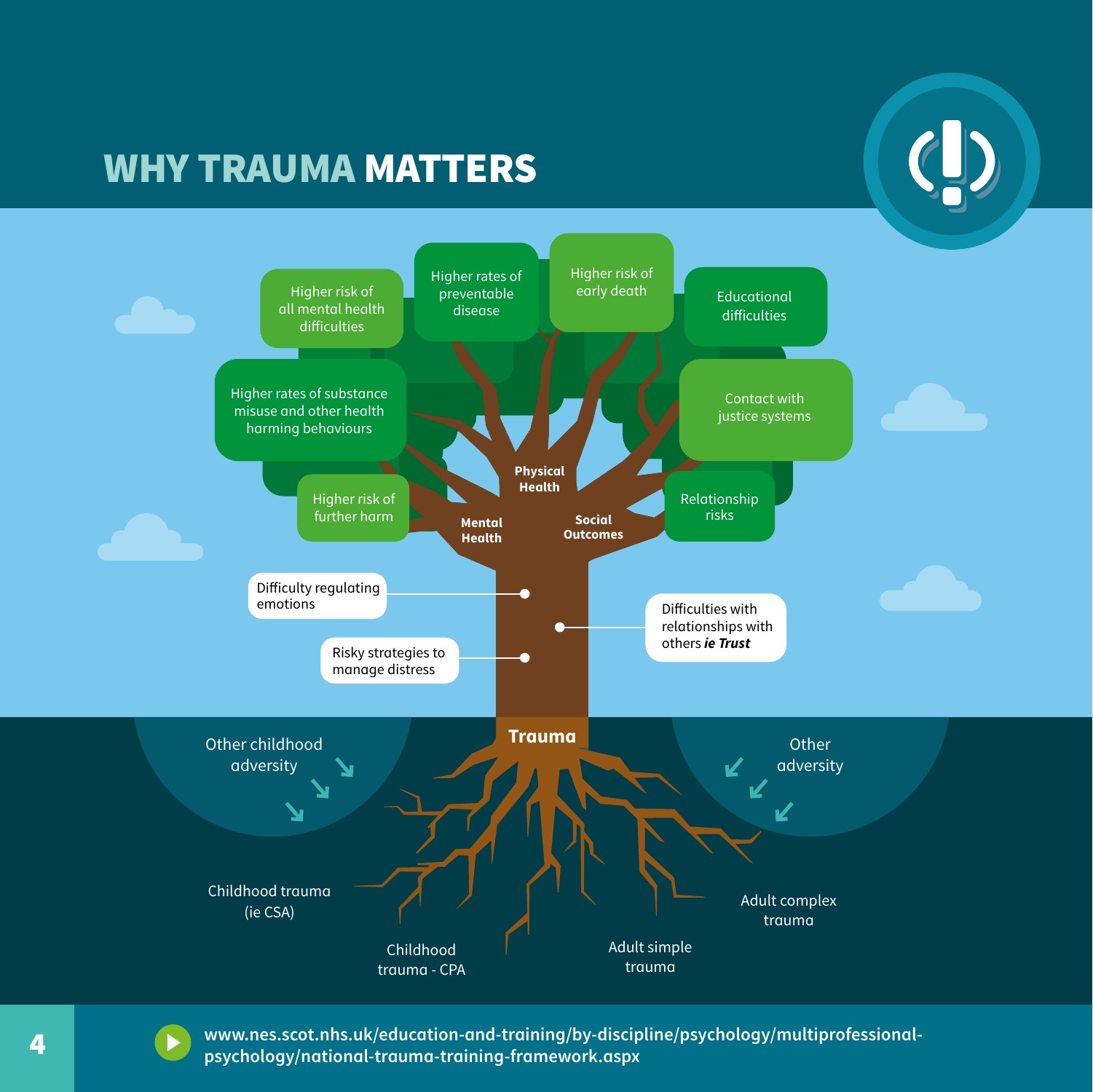# THE PURPOSE OF THE KNOWLEDGE AND SKILLS FRAMEWORK



#### **This is designed to support:**

- Workers to understand the knowledge and skills required to successfully deliver quality, evidence based trauma informed or trauma specific services to people affected by traumatic events (depending on their role).
- Managers and supervisors to identify and explore staff strengths and address any gaps in their staff's knowledge and skills.
- Organisations to ensure staff have the necessary knowledge and skills to meet the needs of people affected by trauma, their families, carers and supporters. This should be done through planning staff development activities to meet the aspirations of the framework, which also includes staff welfare.
- Education and training providers to develop evidence based curricula and learning activities.
- People affected by trauma, their families and supporters, to ensure they are aware of what services they can receive at different points in their recovery journey.



4 5 **www.nes.scot.nhs.uk/education-and-training/by-discipline/psychology/multiprofessionalpsychology/national-trauma-training-framework.aspx**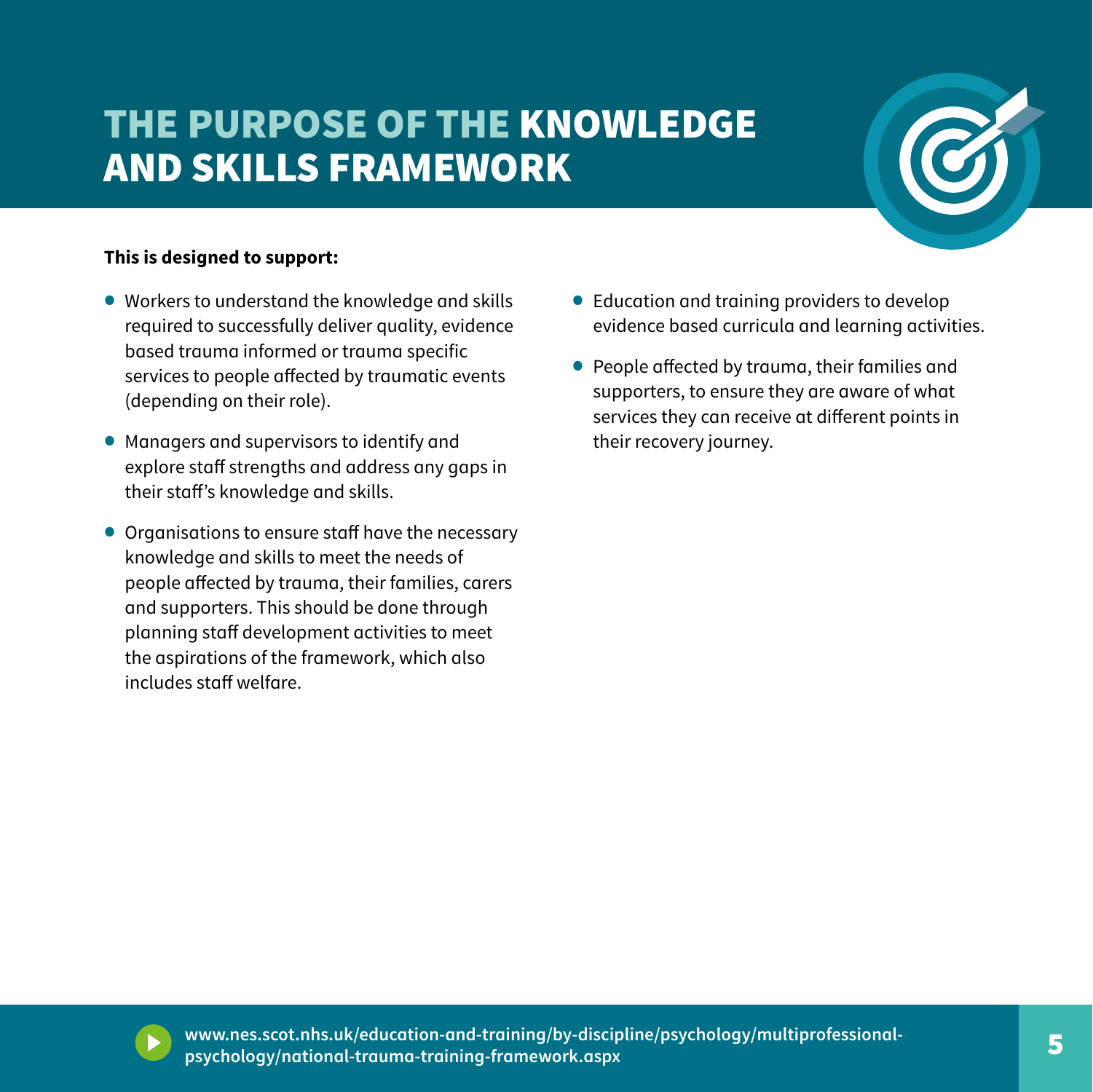## TRAUMA INFORMED AND TRAUMA SPECIFIC SERVICES



**There is emerging evidence that 'trauma-informed' practice, where the impact of trauma on those affected by it is understood and staff responses and organisational systems can be adapted accordingly, leads to better outcomes.** 

Trauma informed practice is not designed specifically to treat trauma related difficulties. Instead it seeks to address the barriers that those affected by trauma can experience which accessing the care, support and treatment they require for a healthy life. It is argued that those most in need may also be hardest to reach and most unlikely to engage with services. Trauma informed practice seeks to ensure that services can:

- recognise that trauma is common
- realise these experiences might have a range of impacts which is relevant to the service you are delivering to this individual
- respond safely and effectively, ensuring that those who require it are referred for and receive the necessary trauma specific interventions for recovery
- resist re-traumatisation by ensuring that services are delivered safely and in line with the key principles of:
	- choice
	- collaboration
	- § trust
	- empowerment
	- safety

Trauma specific services are specialist services offering specific care, support or treatment for people who are adversely affected by their traumatic experiences. This might be provided in 3rd sector or statutory settings and may be focussed on different needs including social, interpersonal and individual. facilitative care pathways are required to ensure a seamless transition between them depending on needs and preferences of the person affected by trauma.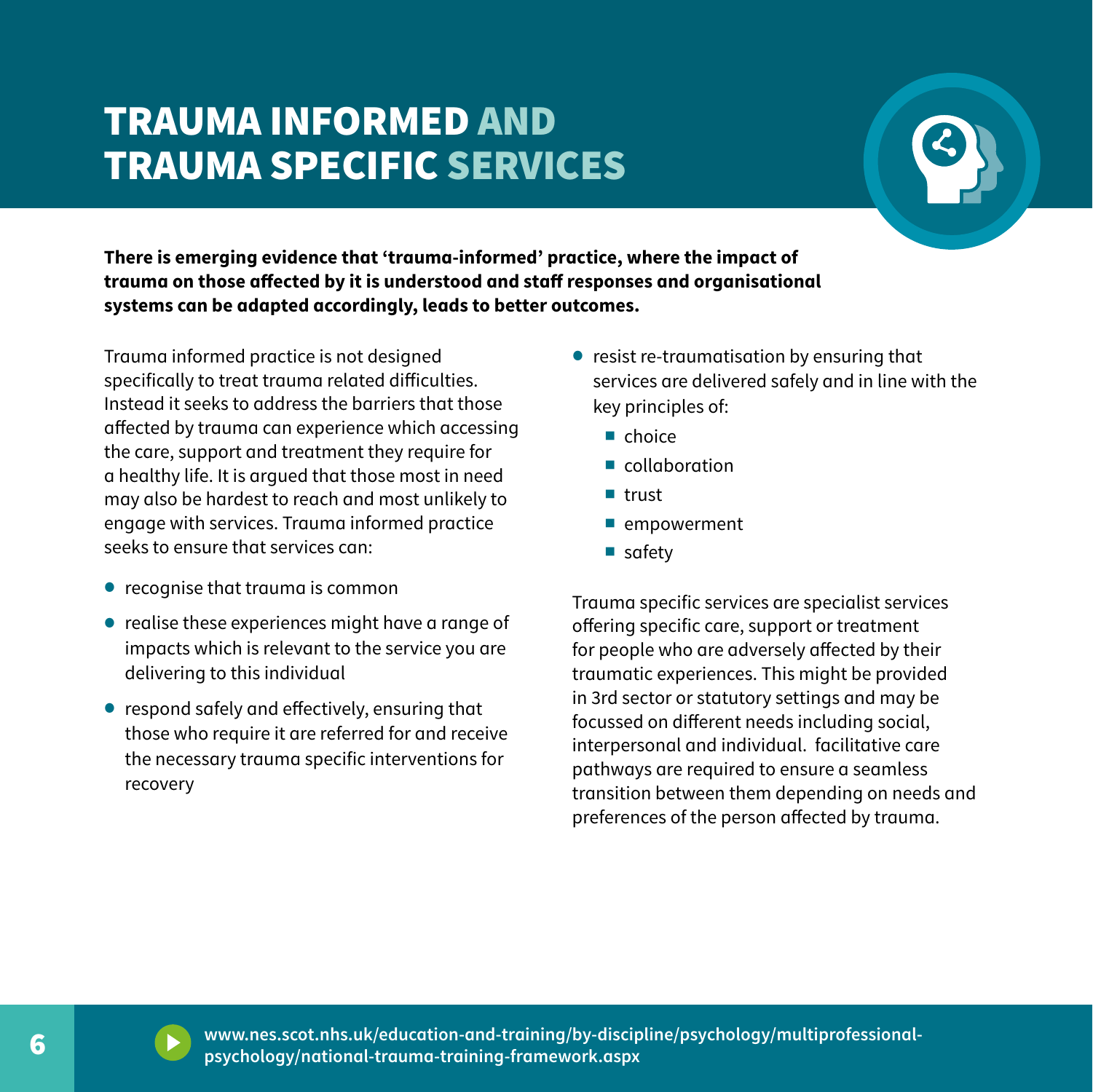### RELATIONSHIPS MATTER



**Underpinning this document is an acknowledgement that safe, effective, empowering relationships are key to enhancing resilience and recovery for those affected by trauma.** 

*'The core experience of psychological trauma are disempowerment and disconnection from others. Recovery, therefore, is based upon the empowerment of the survivors and the creation of new connections'*

Herman (1992) Trauma and Recovery pg 133

Trauma most often occurs in the context of human relationships. Experiences of trauma within interpersonal relationships can have profound and lasting impacts and as is illustrated can lead to a range of consequences, including neurobiological, behavioural and interpersonal. However, there is good reason for optimism, as we understand that the impact of trauma can be mitigated and recovery made possible in the context of safe experiences of supportive relationships wherever these occur in the recovery journey.

Ensuring services provides this trauma informed, safe effective relationships, however briefly the person affected is engaged with you, can build trust. Trust with people affected by trauma may need trust to be earned rather than assumed.

One of our interviews with people who have experienced trauma reflected ' trust is really important, it is hard for me to trust' another added ' for someone who has my background, trust is easily broken. You have never had it your entire life'.



6 7 **www.nes.scot.nhs.uk/education-and-training/by-discipline/psychology/multiprofessionalpsychology/national-trauma-training-framework.aspx**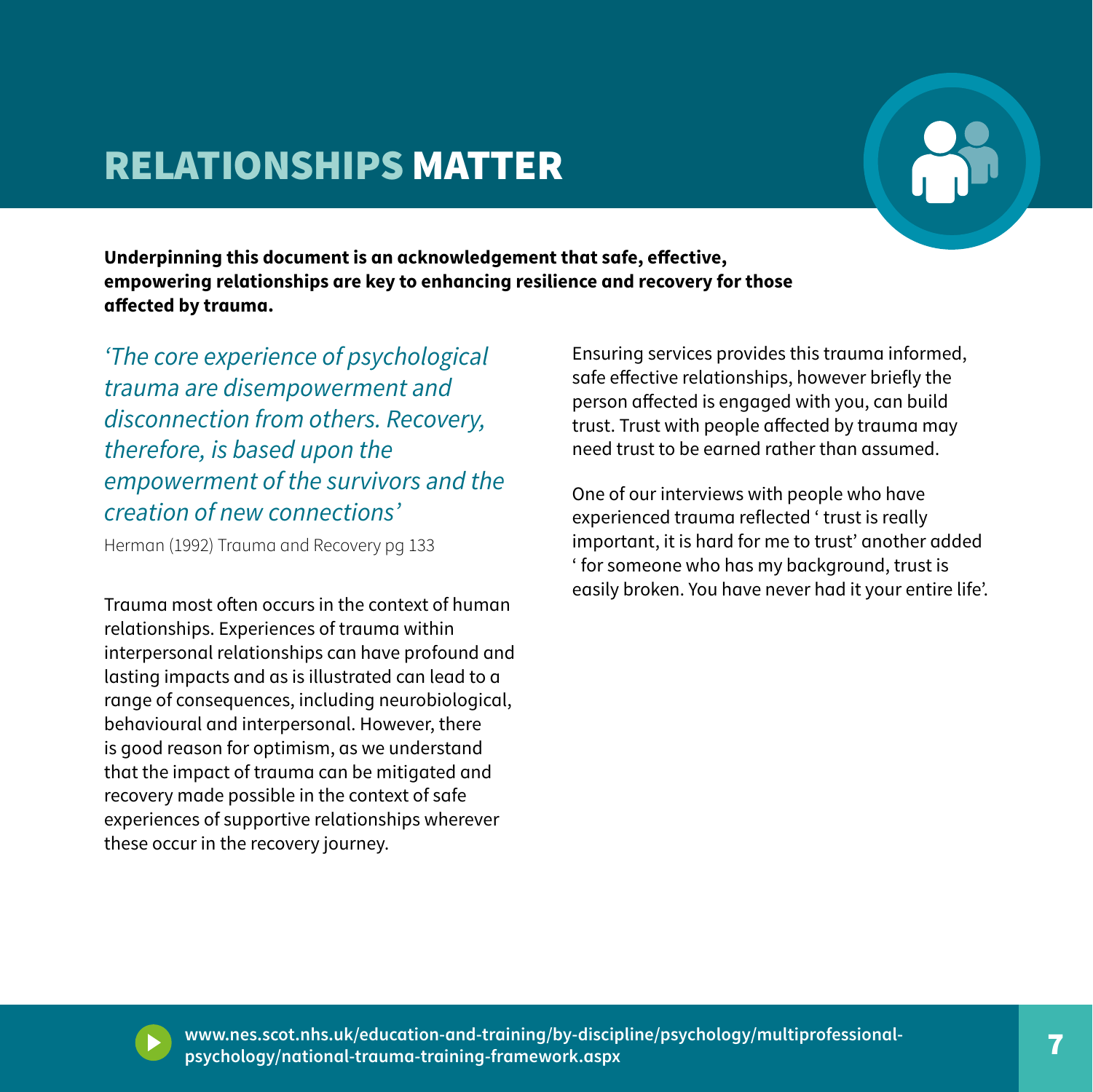#### FRAMEWORK TIERS



**The framework is designed to reflect the range of roles that workers may have in relation to providing services to people who have lived through traumatic experiences. These are not hierarchical and will not necessarily reflect someone's seniority within their organisation or professional but the nature of the role they hold in relation to their responsibilities to and work with those affected by trauma.** 

However, the framework is constructed to be incremental meaning that, for example, staff operating at trauma enhanced practice level would also be expected to possess the knowledge and skills at skilled and informed levels.

- **C** Trauma informed practice level this is the basic level for trauma informed practice and should be relevant to all workers in the Scottish workforce regardless of role.
- **C** Trauma skilled practice level details the knowledge and skills required for those who have more direct and substantial contact with individuals (adults and children) who may be affected by traumatic events, whether or not the trauma is known about. This level is likely to include many health and social care practitioners, teachers, justice staff including police officers and 3rd sector organisations.
- $\bullet$ **Trauma enhanced** practice level details the knowledge and skills required by staff who have more regular and intense contact with individual (adults and children) who are known to be affected by traumatic events and who provide specific supports or interventions and/or who direct or manage services. This level is likely to be relevant to a range of services and organisations who deliver trauma specific or specialist services to children and adults affected by trauma. This might include some ment al health services, substance misuse services, specialist 3rd sector organisations, and some prison or homelessness services.
- Trauma specialist practice level details the knowledge and skills required by staff who, by virtue of their role, training and practice setting, play a specialist role in directly providing evidence based psychological therapies to individuals affected by traumatic events and/or offering consultation to inform the care or treatment of those affected by trauma and/or in managing or developing traumaspecific services and/or co-ordinating multi-agency service level responses to trauma.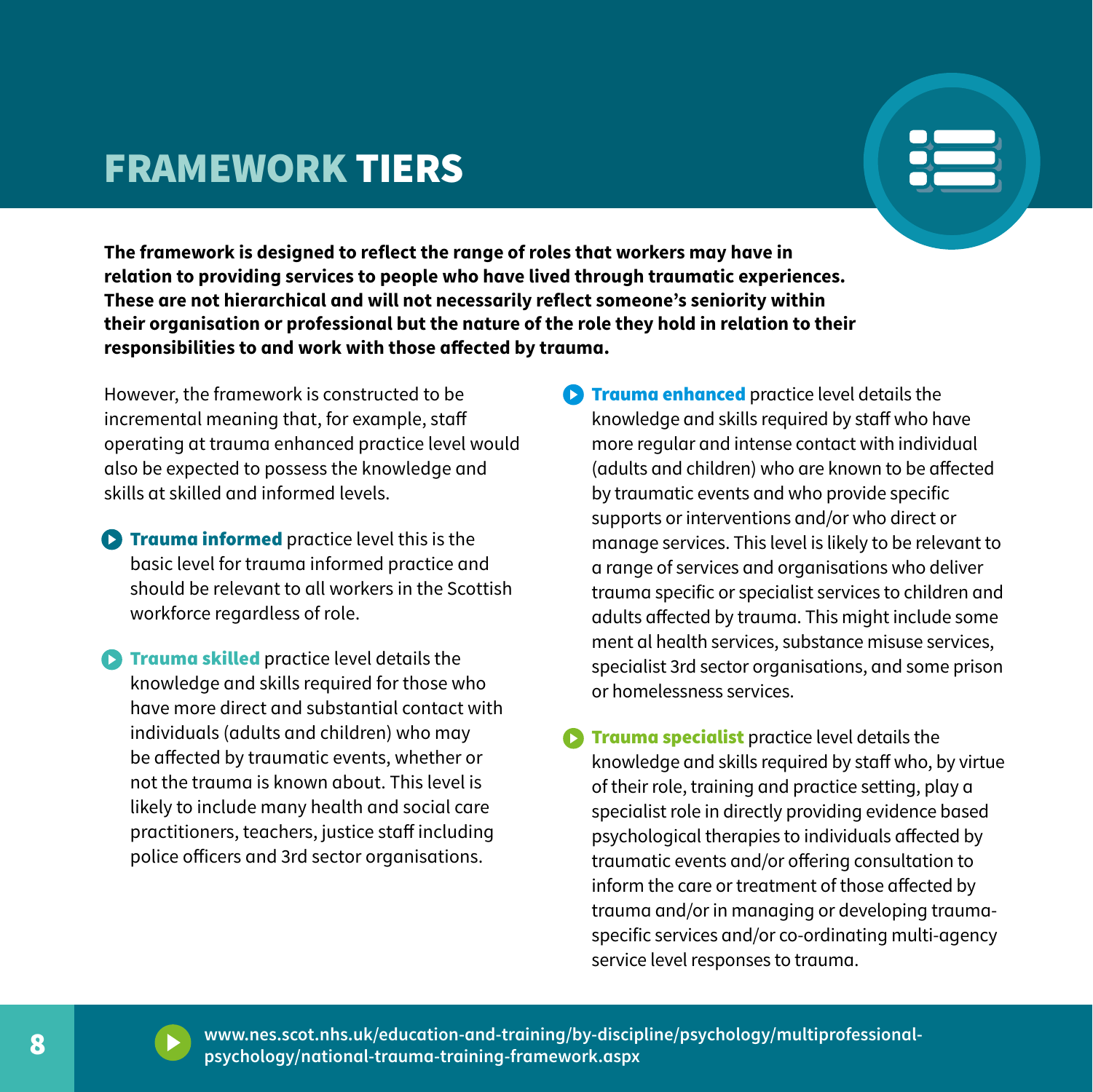## SPECIFIC FOCUS FOR RECOVERY



**The structure of this knowledge and skills framework is informed by the best available evidence. Currently, this supports using a phased based approach to understanding recovery from the impact of trauma. Within each workforce tier (except trauma informed which is designed to be universal) there are 4 specific focus.** 

These reflect needs of people who have been affected by trauma at different points in their recovery journey and are labelled to reflect desired outcomes which should result from effective engagement in services. Different services and roles will require varying focus on each of these outcomes and some may not be relevant to all roles i.e. a police officer may be very focussed on 'being safe and protected from harm' but 'processing and making sense of trauma' may be less pertinent.

- **• Being safe and protected from harm:** Trauma is safely recognised and understood and its immediate effects addressed at the earliest possible opportunity so that children and adults can be protected from ongoing or future harm.
- **• Coping well:** People are enable to develop effective coping skills to help them manage their lives, both current and past, and to develop safe and nurturing relationships.
- **• Processing and making sense of trauma:**  People are enabled to make sense of the traumatic events they have experienced and move through the distress they feel in connection with these events
- **• Living the life you choose:** people are enabled to develop skills, move towards goals and participate in valued roles and experiences that may not have been previously possible, due to the impact of trauma.



8 9 **www.nes.scot.nhs.uk/education-and-training/by-discipline/psychology/multiprofessionalpsychology/national-trauma-training-framework.aspx**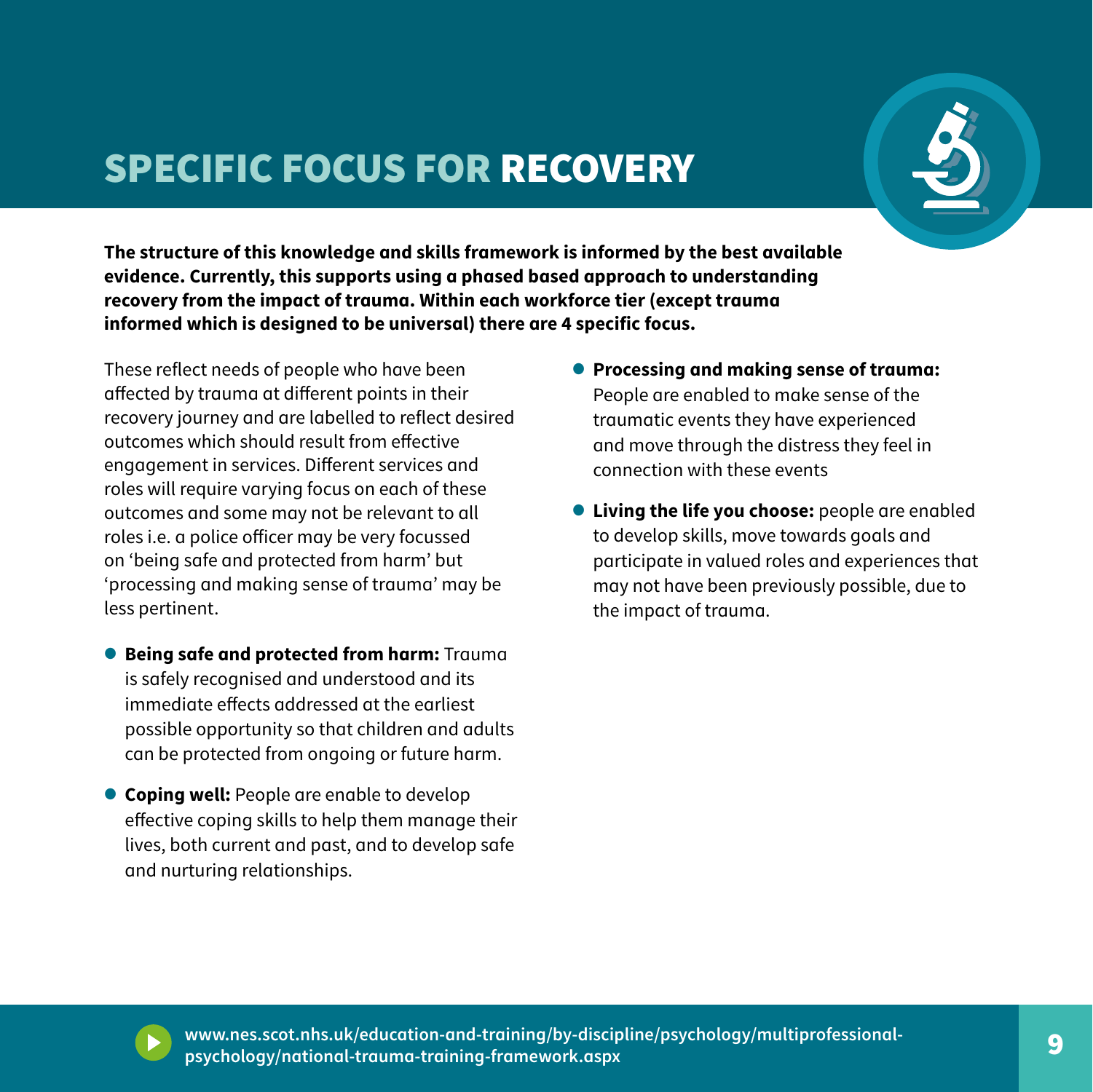#### EXAMPLES IN PRACTICE



**G.P., Dr James was aware that Ms B. had missed her routine cervical smear test. At an appointment to discuss her difficulties with low mood and anxiety, Dr James raised this whilst acknowledging that this procedure can be difficult for some. Dr James used trauma informed principles of 'choice', 'collaboration', 'control' and 'safety' to build 'trust' so that Ms B could manage the procedure as well as possible. Between them they agreed how they would do this and successfully did, a few days later. Ms B acknowledged the role that her experience of sexual abuse in childhood had played in her difficulties but that she would have greater confidence in her ability to manage this in the future.** 

**The team in the agency focussing on people who were homeless were trained to trauma skilled practice level. They could recognise that previous trauma was a factor in many of their service users lives and that not taking that into account in service planning could increase the risk of disengagement with their service. Staff and management prioritised staff consistency where possible and focussed on assessing safety risks on an ongoing basis. This led to acting collaboratively with service users to minimise risk. Staff also felt confident in responding compassionately to disclosures, recognising the value of this but also the limits of their role and where referral to specialist services might be beneficial and acceptable to those with more complex needs. The team also valued ongoing, regular clinical supervision with a trauma specialist to ensure that they could sustain their effective self-care whilst developing skills and knowledge in the area.**

10 11 **offered therapy focussing on her ongoing flashbacks and nightmares and low mood. Sally was referred to a criminal justice team following her recent arrest for shoplifting. During a comprehensive assessment process with workers trained to trauma enhanced practice level, she was asked, as was part of the routine, about any trauma history. Sally was able to disclose for the first time that she had been physically abused and neglected within her family of origin and experienced domestic abuse and sexual assault within her early adult relationships. The staff member, following completion of the assessment could support Sally to understand the links between these experiences, her early misuse of substances and recent mental health difficulties. They agreed to a programme which included practical skills which she hadn't had an opportunity to learn earlier in her life such as budgeting and cooking. They also planned that Sally would complete a psycho-educational course to help her develop effective skills for managing distress, anger and difficulties with relationships. Following this she was**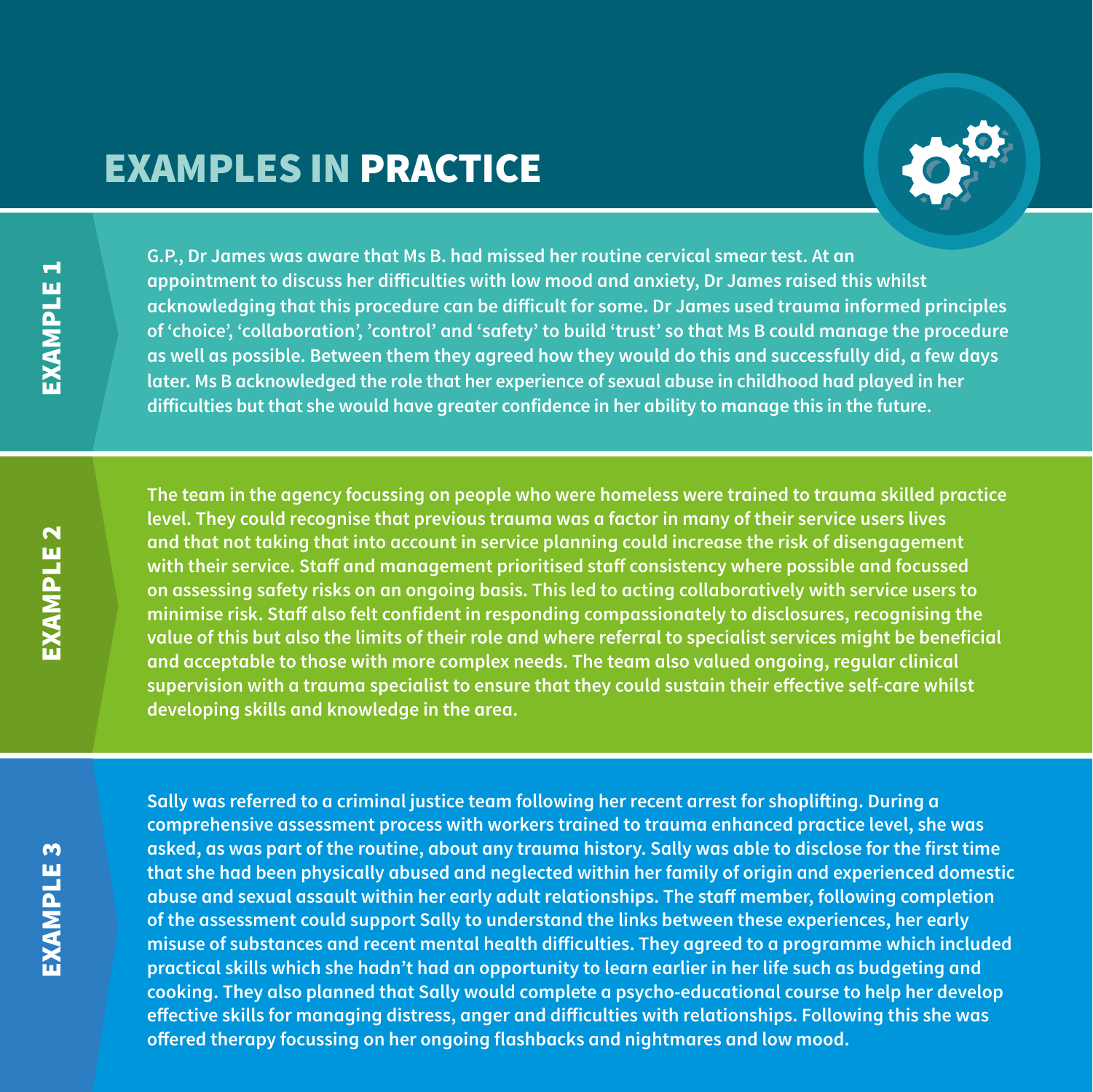### NEXT STEPS



#### This knowledge and skills framework is the first stage in a three year project.

Over 2017-2018, the team will publish a National Training strategy developed in collaboration with key stakeholders to support the implementation of the aspirations of the Knowledge and Skills Framework.

This will be based on an implementation science approach, which articulates the need to consider a number of drivers to successfully embed new practice.

> **See** *Key Drivers* **diagram overleaf.**

This Knowledge and Skills Framework will support the competency driver. However, the National Strategy for Trauma will also consider curriculum development recommendations across the tiers and the quality assurance aspects of training delivery overall.

It is also planned to publish a summary of the evidence base with regard to developing trauma informed services to support organisations who are considering this. In addition, there is likely to be key strategic planning about leadership in response to international evidence emerging about the importance of this.

In 2018-2019, it is intended to ensure that robust evaluation of the process has been completed and disseminated.



10 11 **www.nes.scot.nhs.uk/education-and-training/by-discipline/psychology/multiprofessionalpsychology/national-trauma-training-framework.aspx**